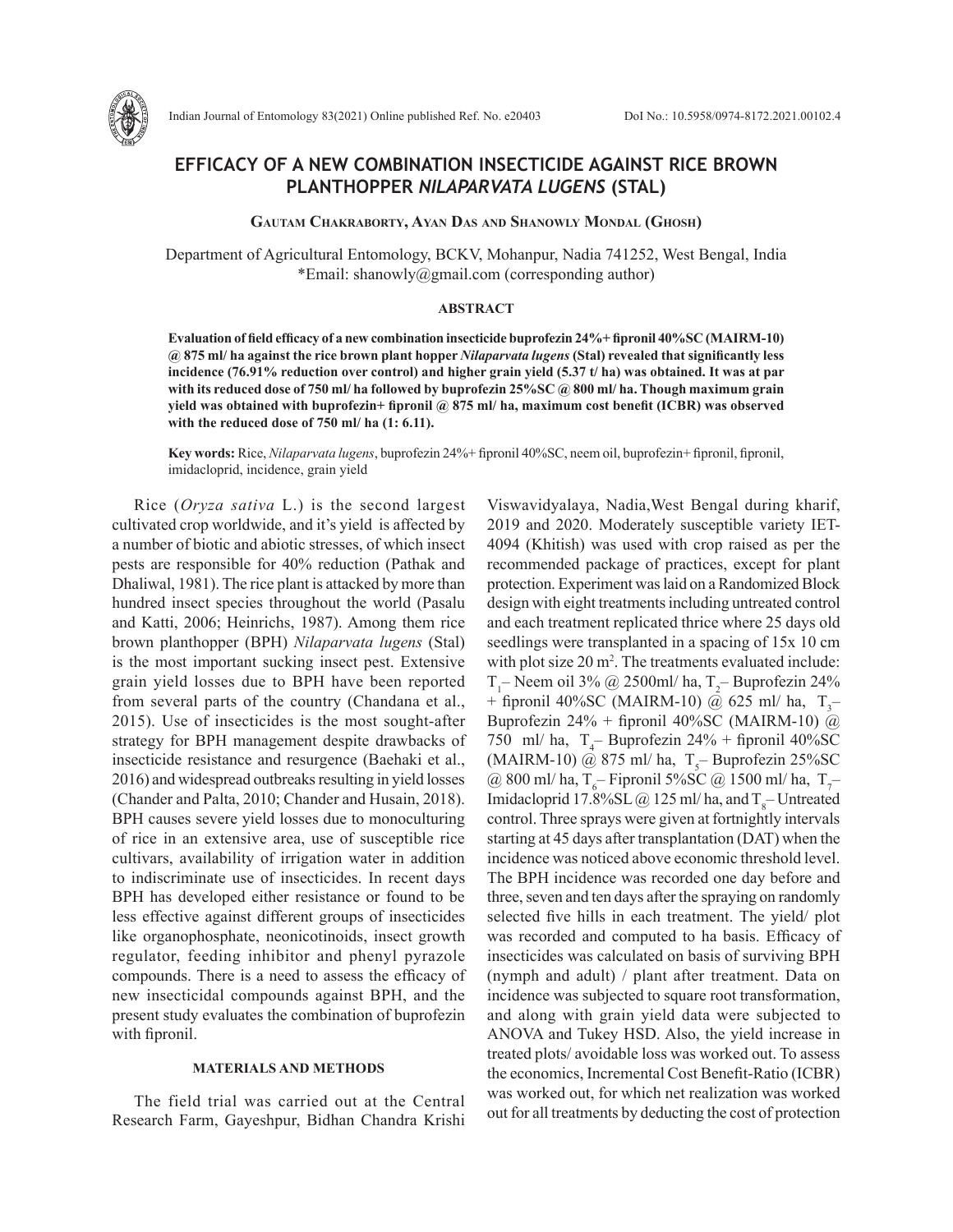|                           |                                                                                                                                      |              |         | Table                            |                                 |                                | . Efficacy of insecticides against rice brown planthopper                                                                                     |                                                 |                                  |                                |                                                                                               |                                                |                                |                        |                         |                        |
|---------------------------|--------------------------------------------------------------------------------------------------------------------------------------|--------------|---------|----------------------------------|---------------------------------|--------------------------------|-----------------------------------------------------------------------------------------------------------------------------------------------|-------------------------------------------------|----------------------------------|--------------------------------|-----------------------------------------------------------------------------------------------|------------------------------------------------|--------------------------------|------------------------|-------------------------|------------------------|
|                           | Treatments                                                                                                                           | Dose<br>(80) | PTC     | Mean BPH incidence/              | after first spray               | plant                          |                                                                                                                                               | Mean BPH incidence/ plant<br>After second spray |                                  |                                | Mean BPH incidence/plant<br>After third spray                                                 |                                                | 0 <sub>ve</sub><br>$\equiv$    | Reduc<br>tion          | Yield<br>$(\text{ton})$ | ncrease<br>Yield       |
|                           |                                                                                                                                      | $ml$ )/ $ha$ | 3 DAS   | 7 DAS                            | <b>DAS</b><br>$\supseteq$       | DAS                            | 7 DAS                                                                                                                                         | $\frac{10}{20}$                                 | 3 DAS                            | 7 DAS                          | DAS<br>$\overline{10}$                                                                        |                                                | Mean                           | control<br>over<br>(%) | ha)                     | control<br>over<br>(%) |
|                           | Neem oil 3%                                                                                                                          | 2500         | 36.33   | 30.46<br>$(5.56)$ <sup>bc</sup>  | 33.59<br>$5.83$ <sup>e</sup>    | 34.81<br>5.94) <sup>od</sup>   | $27.66$<br>(5.30) <sup>d</sup>                                                                                                                | 27.07<br>$5.25$ <sup>e</sup>                    | (65.3)<br>28.5 <sup>2</sup>      | $23.47$<br>$(4.89)^c$          | $\frac{19.23}{4.44}$                                                                          |                                                | $\frac{26.98}{(5.24)^6}$       | 46.52                  | 3.58                    | 13.58                  |
| $\Gamma_{2}$              | $+$ fipronil 40% SC<br>Buprofezin 24%<br>(MAIRM 10)                                                                                  | 625          | 35.17   | 27.67<br>$(5.31)$ <sup>at</sup>  | 30.79<br>(5.59)                 | $32.01$<br>$(5.70)^{b}$        | $5.04)$ <sup>ed</sup><br>24.87                                                                                                                | 24.28<br>(4.98) <sup>c</sup>                    | $25.76$<br>$(5.12)^e$            | $20.67$<br>(4.60) <sup>c</sup> | $16.43$<br>$(4.12)^e$                                                                         | $(4.29)^e$<br>$15.17$<br>$15.17$<br>$(3.96)^e$ | $24.18$<br>(4.97) <sup>c</sup> | 52.07                  | 4.02                    | 27.62                  |
| $\mathbb{F}_3$            | + fipronil 40% SC<br>Buprofezin 24%<br>MAIRM-10)                                                                                     | 750          | 36.34   | 22.65<br>$(4.81)$ <sup>at</sup>  | 22.00<br>$(4.74)$ <sup>ab</sup> | 23.22<br>$(4.87)^{a}$          | $11.89$<br>$(3.52)^a$                                                                                                                         | $11.64$<br>(3.48) <sup>a</sup>                  | $12.58$<br>$(3.62)^a$            | $6.60$<br>(2.66) <sup>a</sup>  | $(2.07)^{4}$                                                                                  | $2.41$<br>(1.71) <sup>a</sup>                  | $12.97$<br>(3.67) <sup>a</sup> | 74.28                  | 5.29                    | 67.94                  |
|                           | + fipronil 40% SC<br>Buprofezin 24%<br>(MAIRM-10)                                                                                    | 875          | 32.30   | 20.99<br>(4.64)                  | $21.28$<br>(4.67) <sup>a</sup>  | $22.06$<br>(4.75) <sup>a</sup> | $10.11$<br>$(3.26)^b$                                                                                                                         | $(3.18)^a$                                      | $10.57$<br>(3.33) <sup>a</sup>   | $5.44$<br>(2.44) <sup>a</sup>  | $2.83$<br>(1.82) <sup>a</sup>                                                                 | $(1.57)^a$                                     | $11.64$<br>$(3.49)^a$          | 76.91                  | 5.37                    | 70.48                  |
| $F_{\circ}$               | Buprofezin 25%                                                                                                                       | 800          | 35.37   | 26.40<br>$(5.19)^{at}$           | $26.66$<br>(5.21) <sup>oc</sup> | $28.32$<br>(5.37) <sup>b</sup> | $(4.38)^b$                                                                                                                                    | $(00*7)$                                        | $20.43$<br>$(4.58)$ <sup>b</sup> | $15.40$<br>$(3.99)^b$          |                                                                                               |                                                | $(4.51)^b$                     | 60.62                  | 4.37                    | 38.73                  |
| $F_{\circ}$               | Fipronil 5% SC                                                                                                                       | 1500         | 36.28   | $(5.33)$ <sup>abc</sup><br>27.91 | $27.05$<br>(5.25) <sup>bc</sup> | $28.69$<br>(5.40) <sup>b</sup> | $18.82$<br>(4.40) <sup>c</sup>                                                                                                                | (0.440)                                         | $20.30$<br>$(4.56)^{b}$          | $15.03$<br>$(3.94)^b$          | $\begin{array}{c} 12.87 \\ 3.66 \end{array}$<br>$\begin{array}{c} 12.17 \\ 12.17 \end{array}$ | 11.18<br>$(3.42)^b$<br>$10.17$<br>$(3.27)^b$   | $19.89$<br>(4.52) <sup>b</sup> | 60.57                  | 4.17                    | 32.38                  |
|                           | Imidacloprid<br>17.8% SL                                                                                                             | 125          | 35.18   | 29.34<br>$(5.46)$ <sup>bc</sup>  | 29.18<br>$(5.45)$ <sup>od</sup> | $(5.59)^{bc}$                  | 24.39<br>(4.98)°                                                                                                                              | $25.45$<br>5.09) <sup>e</sup>                   | $26.43$<br>$(5.19)^e$            | $21.09$<br>$(4.65)^e$          | $(4.33)^{e}$                                                                                  | $16.92$<br>(4.17) <sup>c</sup>                 | $24.64$<br>(5.01) <sup>e</sup> | 51.16                  | 3.99                    | 26.67                  |
| $\overline{\mathsf{L}}^*$ | Untreated Control                                                                                                                    |              | 33.89   | 37.13<br>(6.13)                  | 37.92<br>(6.96)°                | $42.48$<br>$(6.56)^d$          | $47.66$<br>$(6.94)$ <sup>e</sup>                                                                                                              | 52.06<br>7.25) <sup>d</sup>                     | 54.32<br>7.40) <sup>d</sup>      | 58.20<br>7.66) <sup>d</sup>    | $\frac{61.64}{7.88}$                                                                          | $62.72$<br>$(7.95)^d$                          | $7.14$ <sup>d</sup>            |                        | 3.15                    |                        |
| S. Em. $(\pm)$            | $CD (p=0.05)$                                                                                                                        |              | ı<br>ΧŊ | 0.14<br>0.44                     | 0.34<br>$\overline{0}$ .        | 0.09<br>0.29                   | 0.05<br>0.15                                                                                                                                  | 0.09<br>0.27                                    | 0.06<br>0.18                     | 0.18<br>0.06                   | 0.07<br>0.21                                                                                  | 0.18<br>0.06                                   |                                |                        |                         |                        |
|                           | (p ≤ 0.05); S.Em: Standard Error of mean, CD: Critical Difference.<br>Mean values of three replications represented as mean; Figures |              |         |                                  |                                 |                                | in parentheses $\sqrt{x+0.5}$ ) transformed values; Values followed by the same letter not significantly different from each other, Tukey HSD |                                                 |                                  |                                |                                                                                               |                                                |                                |                        |                         |                        |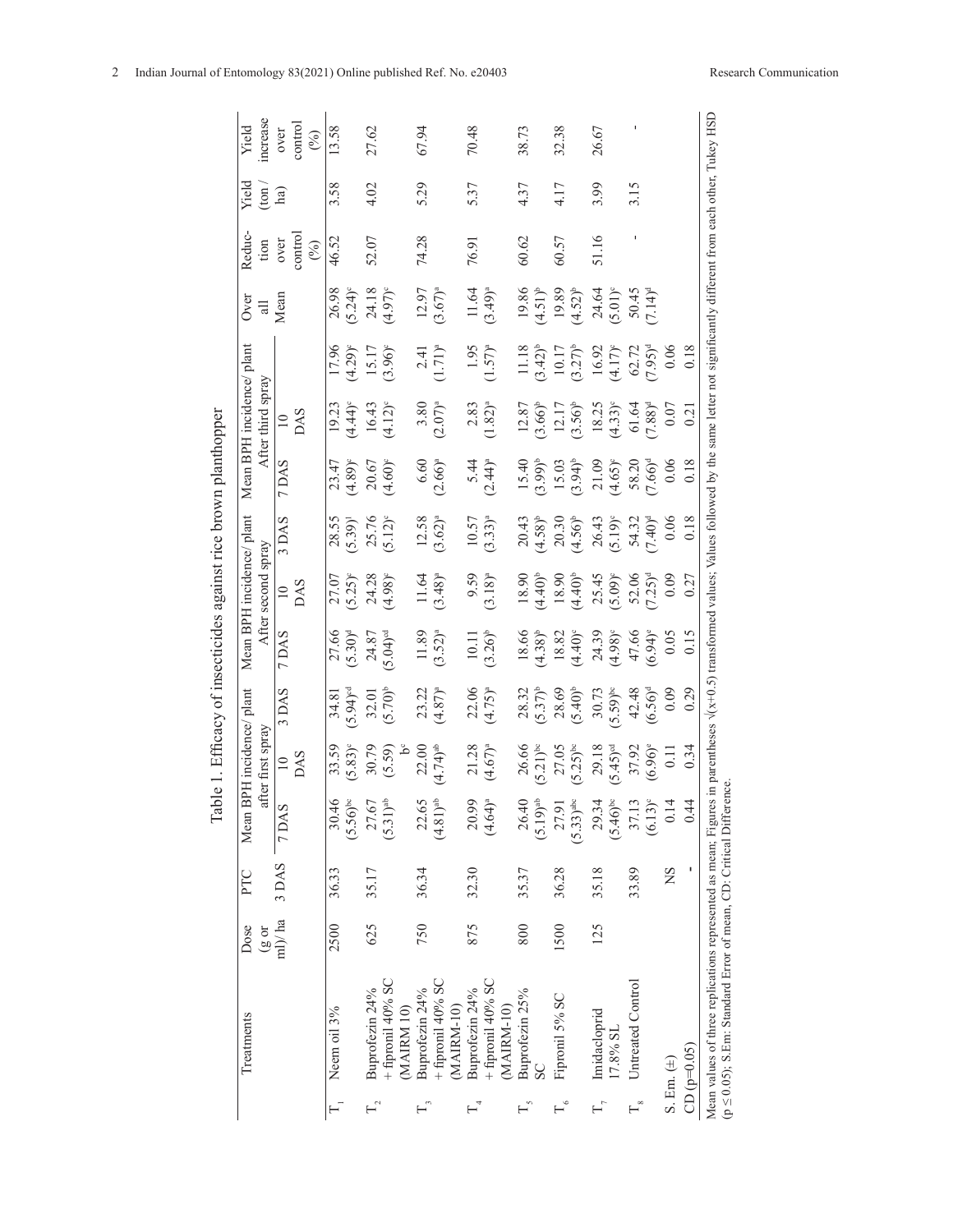Efficacy of a new combination insecticide against rice brown planthopper *Nilaparvata lugens* (Stal) 3 Gautam Chakraborty et al.

|             | Treatments                                        | Cost of<br>insecticides<br>Rs/ha<br>$(3$ spray) | Total cost<br>(Rs/ha) | Yield<br>(t/ha) | Gross<br>realization<br>(Rs/ha) | Net<br>realization<br>(Rs/ha) | Net gain<br>(Rs/ha) | <b>ICBR</b> |
|-------------|---------------------------------------------------|-------------------------------------------------|-----------------------|-----------------|---------------------------------|-------------------------------|---------------------|-------------|
| $T_{1}$     | Neem oil 3%                                       | 975.00                                          | 3927.00               | 3.58            | 66874.40                        | 62947.40                      | 4105.40             | 1:1.04      |
| $T_{2}$     | Buprofezin 24% + Fipronil<br>40% SC (MAIRM 10)    | 2226.56                                         | 5178.56               | 4.02            | 75093.60                        | 69915.04                      | 11073.04            | 1:2.14      |
| $T_{\rm a}$ | Buprofezin $24\%$ + Fipronil<br>40% SC (MAIRM-10) | 2671.87                                         | 5623.87               | 5.29            | 98817.20                        | 93193.33                      | 34351.33            | 1:6.11      |
| $T_{4}$     | Buprofezin $24%$ + Fipronil<br>40% SC (MAIRM-10)  | 3117.18                                         | 6069.18               | 5.37            | 100311.6                        | 94242.41                      | 35400.41            | 1:5.83      |
| $T_{\rm s}$ | Buprofezin 25% SC                                 | 3750.00                                         | 6702.00               | 4.37            | 81631.60                        | 74929.60                      | 16087.60            | 1:2.40      |
| $T_{6}$     | Fipronil 5% SC                                    | 6581.25                                         | 9533.25               | 4.17            | 77895.60                        | 68362.35                      | 9520.35             | 1:0.99      |
| $T_{7}$     | Imidacloprid 17.8% SL                             | 731.25                                          | 3683.25               | 3.99            | 74533.20                        | 70849.95                      | 12007.95            | 1:3.26      |
| $T_{\rm g}$ | <b>Untreated Control</b>                          |                                                 | ٠                     | 3.15            | 58842.00                        | 58842.00                      | 11073.04            |             |

Table 2. Economics of insecticide treatments in rice

Labour cost Rs/ ha (3spray) Rs 2952 and chemical cost and price as per market

from the gross realization of produce. Net gain over control was calculated by deducting the realization of control from realization of each treatment. ICBR from each treatment was calculated by dividing net gain over control by total cost of plant protection measures.

#### **RESULTS AND DISCUSSION**

The observations revealed insignificant difference in BPH incidence among treatments before spraying. All the treatments were found significantly superior over control after first spray; buprofezin 24%+ fipronil 40%SC @ 875 ml/ ha (74.28 % reduction in population) was proved to be superior; but at par with its lower dose i.e. 750 ml/ ha (42.20 % reduction) followed by buprofezin 25%SC @800 ml/ ha and fipronil 5%SC  $(a)$ 1500 ml/ ha. Neem oil 3% was found to be the least effective, at par with imidacloprid 17.8%SL @ 125 ml/ ha. The data after second spray too revealed the superiority of buprofezin  $24\%$ + fipronil  $40\%$ SC @ 875 ml/ ha (80.30% reduction), and at par with its reduced dose of 750 ml/ ha (76.60% reduction). More or less similar trend was observed after third spray; pooled data of three sprays revealed that all the treatments were significantly superior, with maximum reduction in incidence being with buprofezin 24%+ fipronil 40%SC  $(a)$  875 ml/ ha (76.91%). It was at par with its dose of 750 ml/ ha (74.28% reduction) (Table 1).

Present results agree with those of Shashank et al. (2012) and Ghosh and Chattarjee (2012), which revealed that buprofezin was the most effective. Buprofezin 24%+ fipronil 40%SC @ 875 ml/ ha gave significantly maximum grain yield  $(5.37 \text{ t/ha})$  and it was at par with its lower dose of 750 ml/ ha (5.29 t/

ha; 70.48% yield increase) followed by buprofezin 25%SC (4.37 t/ ha; 67.94% yield increase). Economics of insecticides revealed that maximum net realization  $(94,242.41 \text{ Rs/ ha})$  was found with buprofezin  $24\%$ + fipronil 40%SC @ 875 ml/ ha followed by its lower dose of 750 ml/ ha (93193.33 Rs/ha). The incremental cost benefit was found to be 1:5.83 and 1:6.11, respectively with these treatments. Neem oil 3% found to be least economic (ICBR 1:1.04) followed by fipronil 5%SC (ICBR 1:0.99) (Table 2). Thus, buprofezin  $24\%$ + fipronil 40%SC (MAIRM-10)  $\omega$  875 ml/ha was found to be the most effective, while in terms of cost benefits its lower dose of 750 ml/ ha was the best.

#### **REFERENCES**

- Baehaki S E, Aditya B W, Iskandar Z, Daniel R V, Vineet S, Luis A T. 2016. Rice brown planthopper baseline susceptibility to the new insecticide triflumezopyrimin East Java. Research Journal of Agriculture and Environmental Management 5:269-278.
- Chandana B, Bentur J S, Durga Rani C V, Thappeta G, Yamini K N, Kumar A P, Jamaloddin M, Swathi G, Jhansi Lakshmi V, Bhanu V K, Satyanarayana P. 2015. Screening of rice genotypes for resistance to brown planthopper biotype 4 and detection of BPH resistance genes. International Journal of Life Sciences, Biotechnology and Pharma Research. 4: 90-95.
- Chander S, Husain M. 2018. Brown plant hopper (BPH) outbreak in rice: analysis of weather parameters during outbreak and non-outbreak years. Indian Journal of Entomology 80(3): 677-682.
- Chander S, Palta R K. 2010. Rice brown planthopper, *Nilaparvata lugens* outbreak in relation to weather factors. Indian Journal of Entomology 72: 178-180.
- Cheng X, Zhu L, He G. 2013. Towards understanding of molecular interactions between rice and the brown planthopper. Molecular Plant 6(3): 621-634.
- Ghosh A, Chattarjee M L. 2012. Field evaluation of some new insecticides against brown plant hopper, *Nilaparvata lugens* (Stal.) in rice. Journal of Insect Science 25: 247-49.